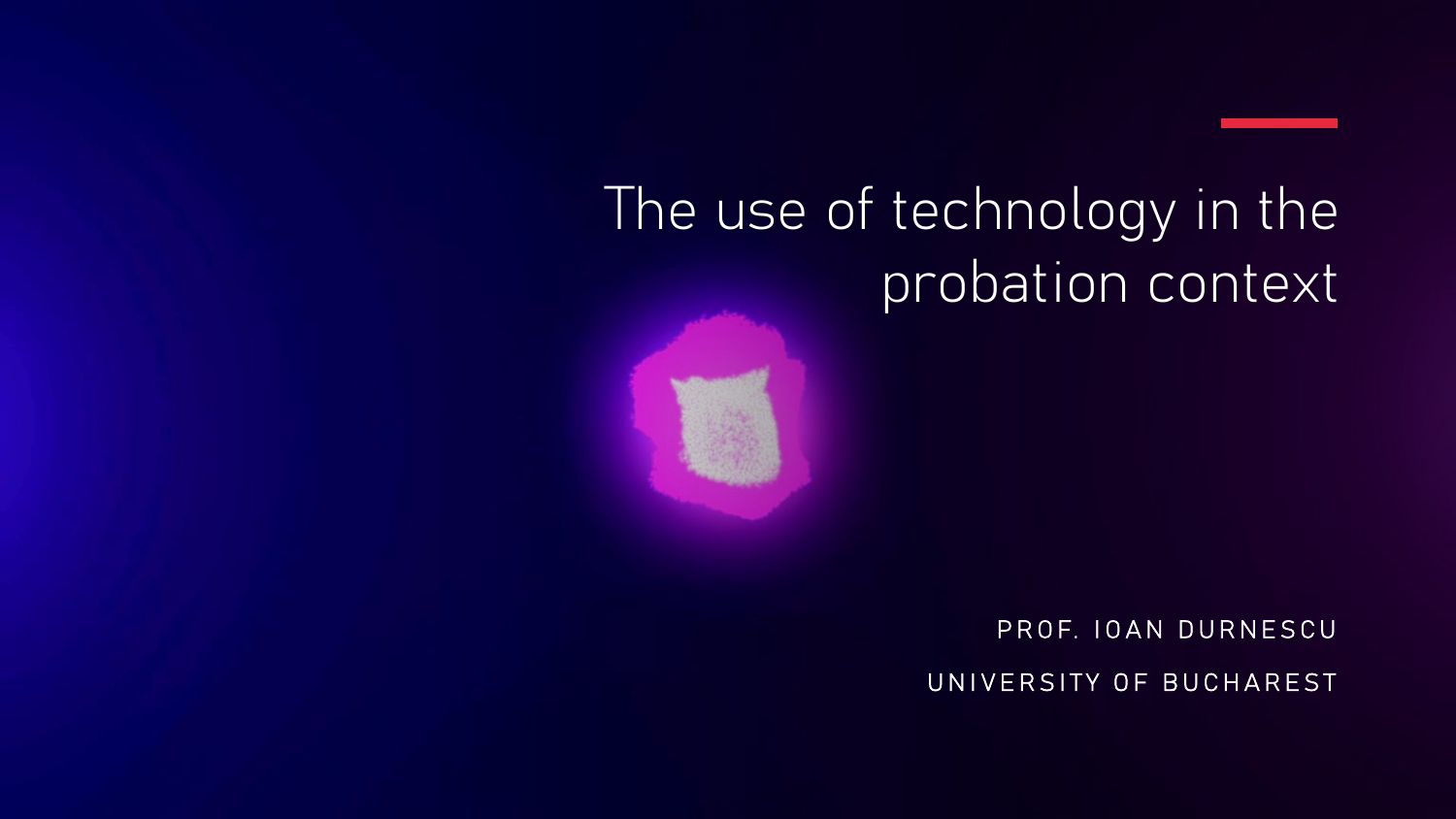### Aim of the presentation

- To review the existing technologies
- Look over their performance
- Estimate some further developments

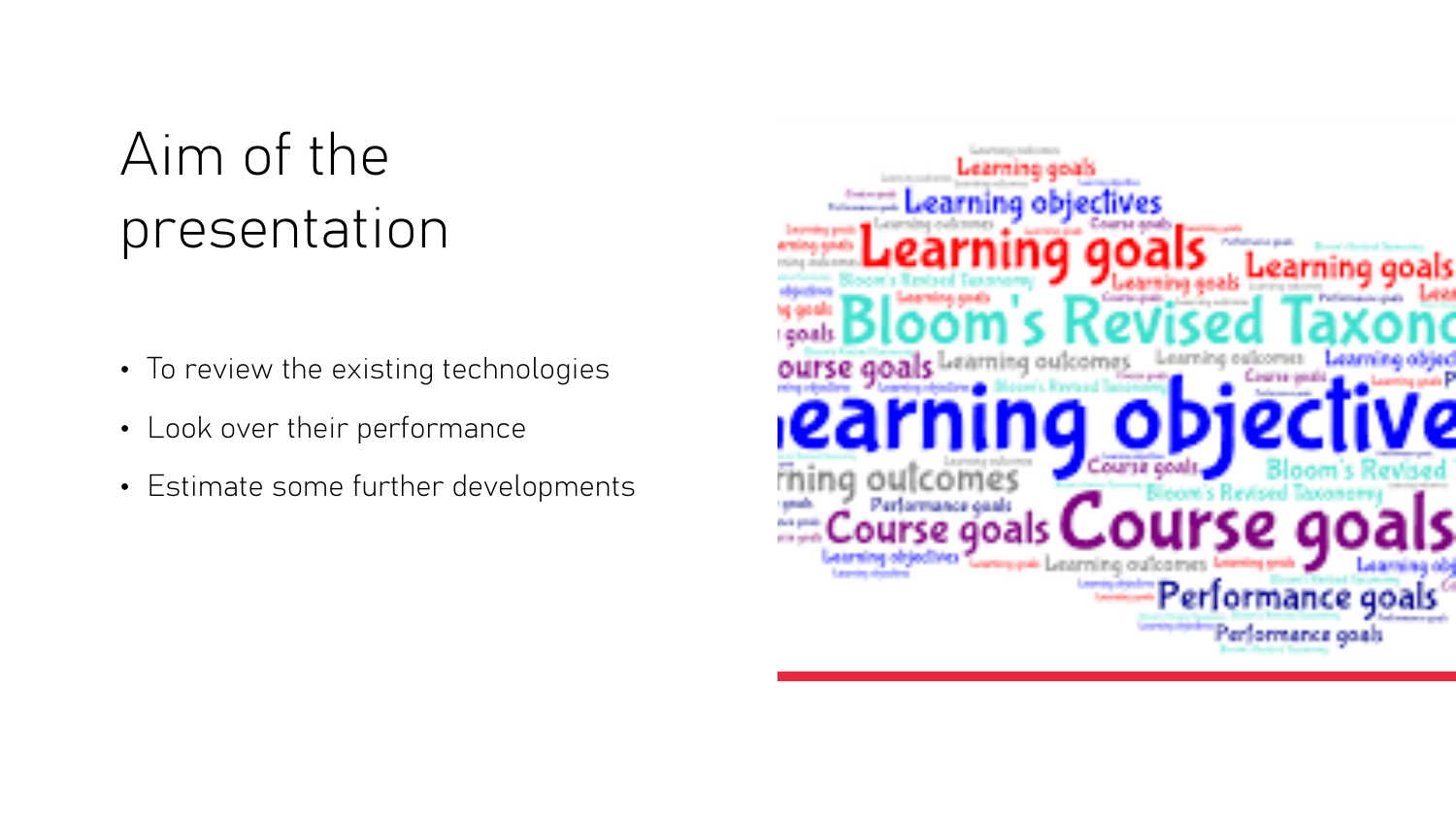

# What is technology?

• Oxford dictionary:

- the application of scientific knowledge for practical purposes

- machinery and equipment developed from the application of scientific knowledge

Therefore – a broad definition – 'the application of scientific knowledge' – not only phisical equipment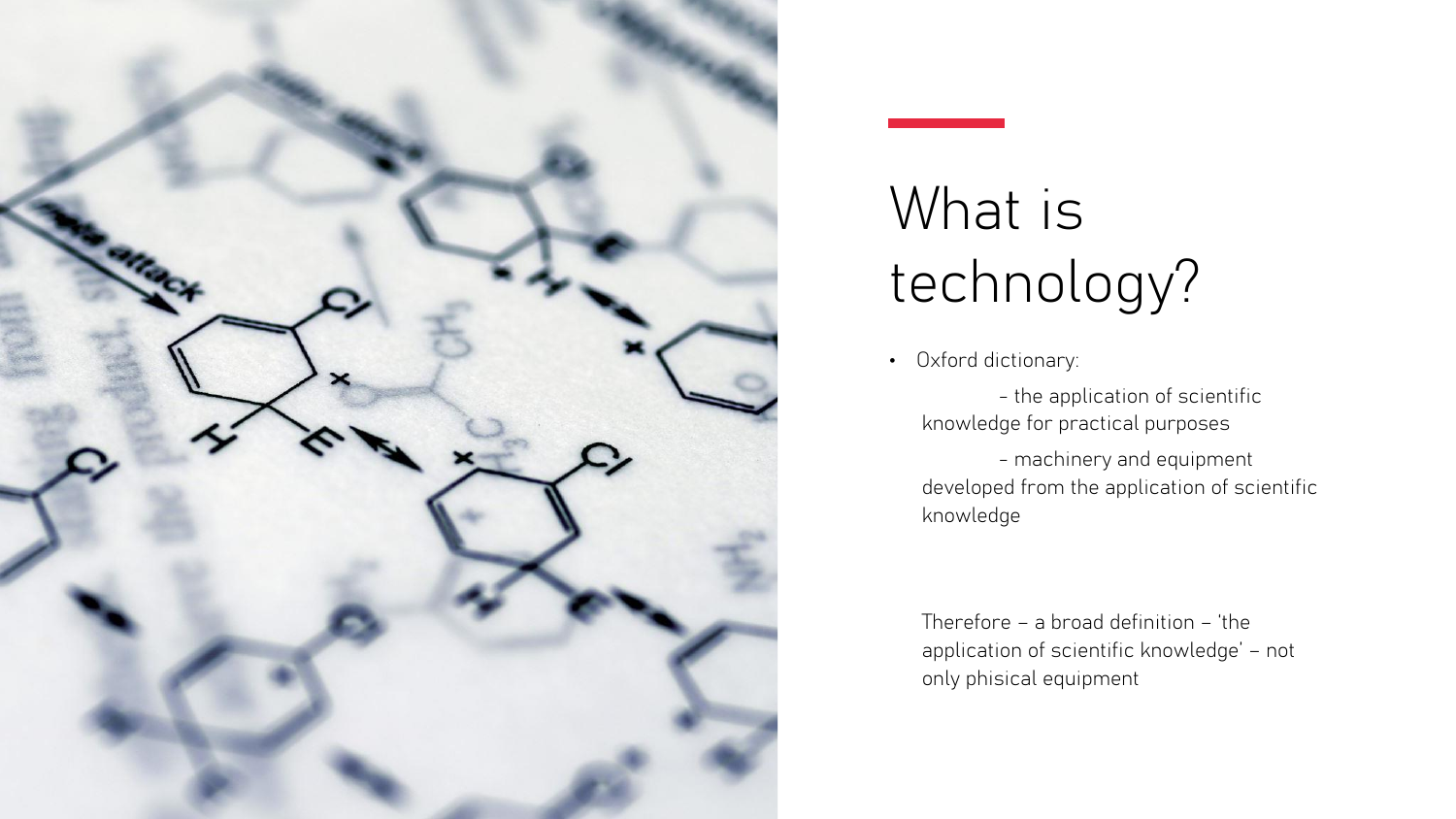Existing technologies used in probation

• Many ways to clasify them:

- historical – following their time of introduction: first generation – the telephone

- the purpose – to monitor clients, to support behavioural change, to create databases etc.

- their nature – wearable devices (EM), rehabilitation programmes and tools (e.g. risk assessment)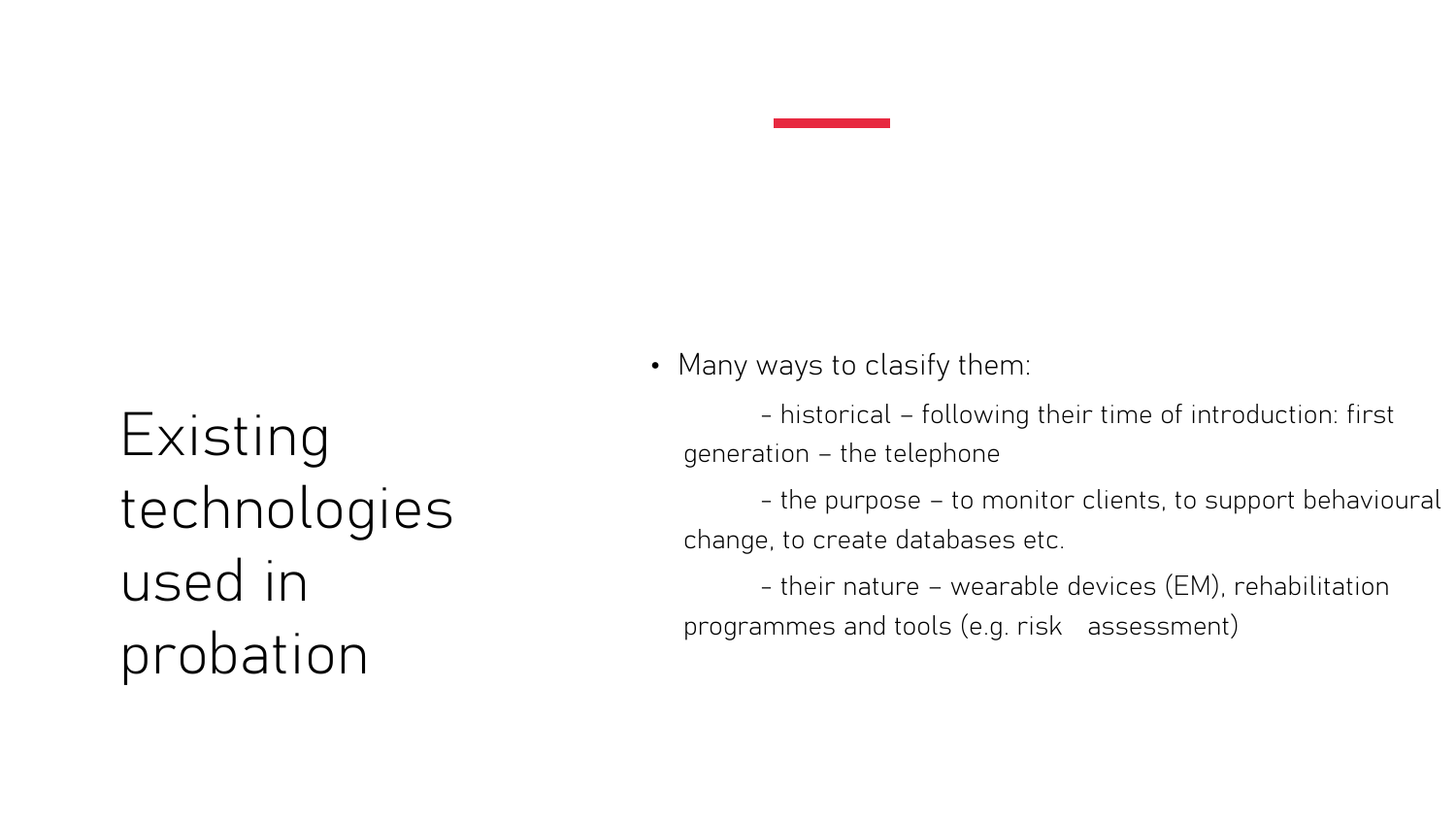#### Existing technologies used in probation – an inventory

- Rehabilitation tools
- Monitoring equipments
- Databases

Recently – no clear cut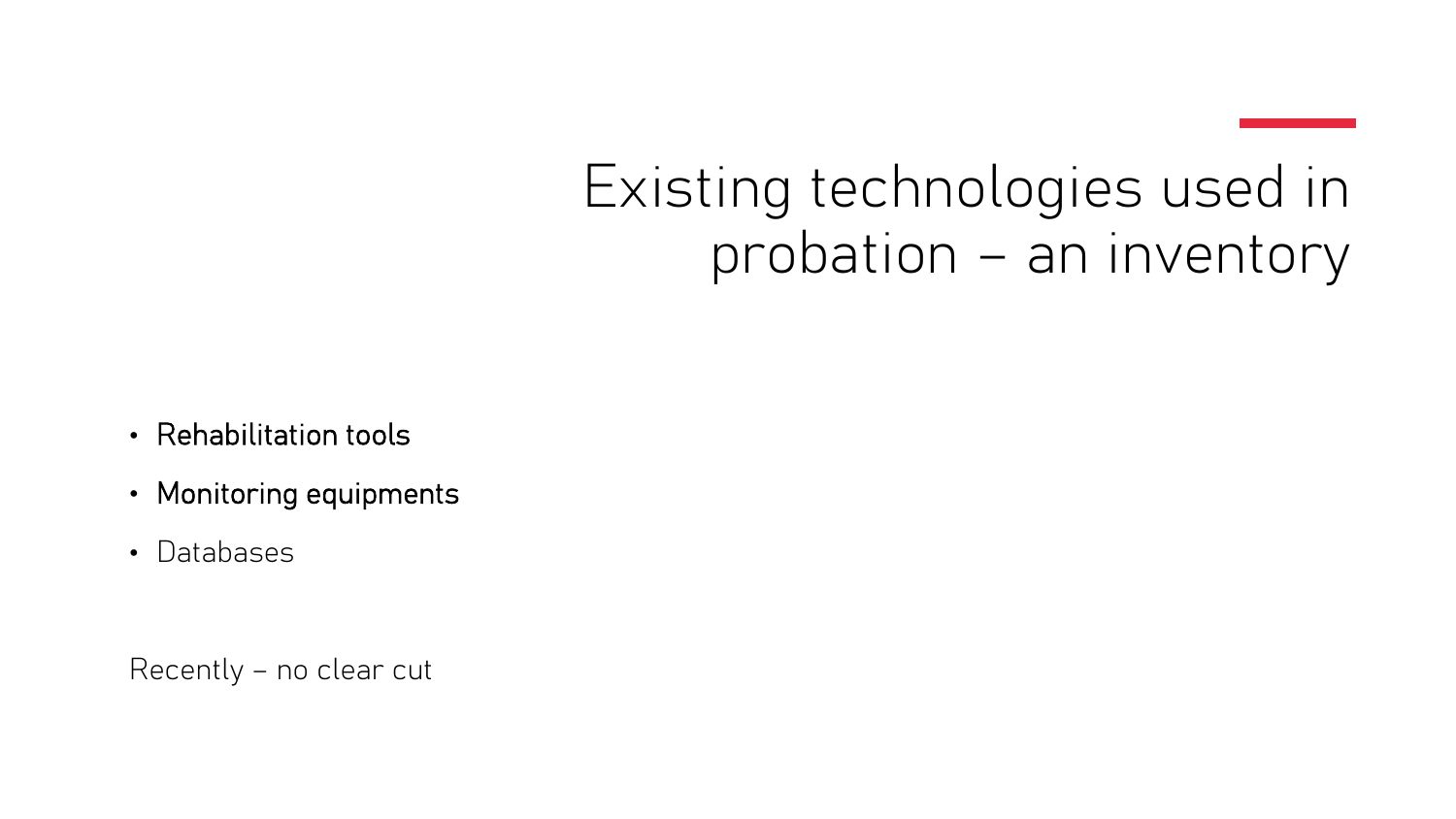#### Rehabilitation tools

- Risk assessment tools for clasification and case management planning e.g. Risc, Brick, OASys etc.
- Scales and questionnaires e.g. Working Alliance Inventory (Horvath, 1992),
- Programmes individual or groupwork e.g. Targets for change, One to One etc.
- Automated programmes or digitally enabled programs Interlink or Timewise (prisons), MAPIT (probation)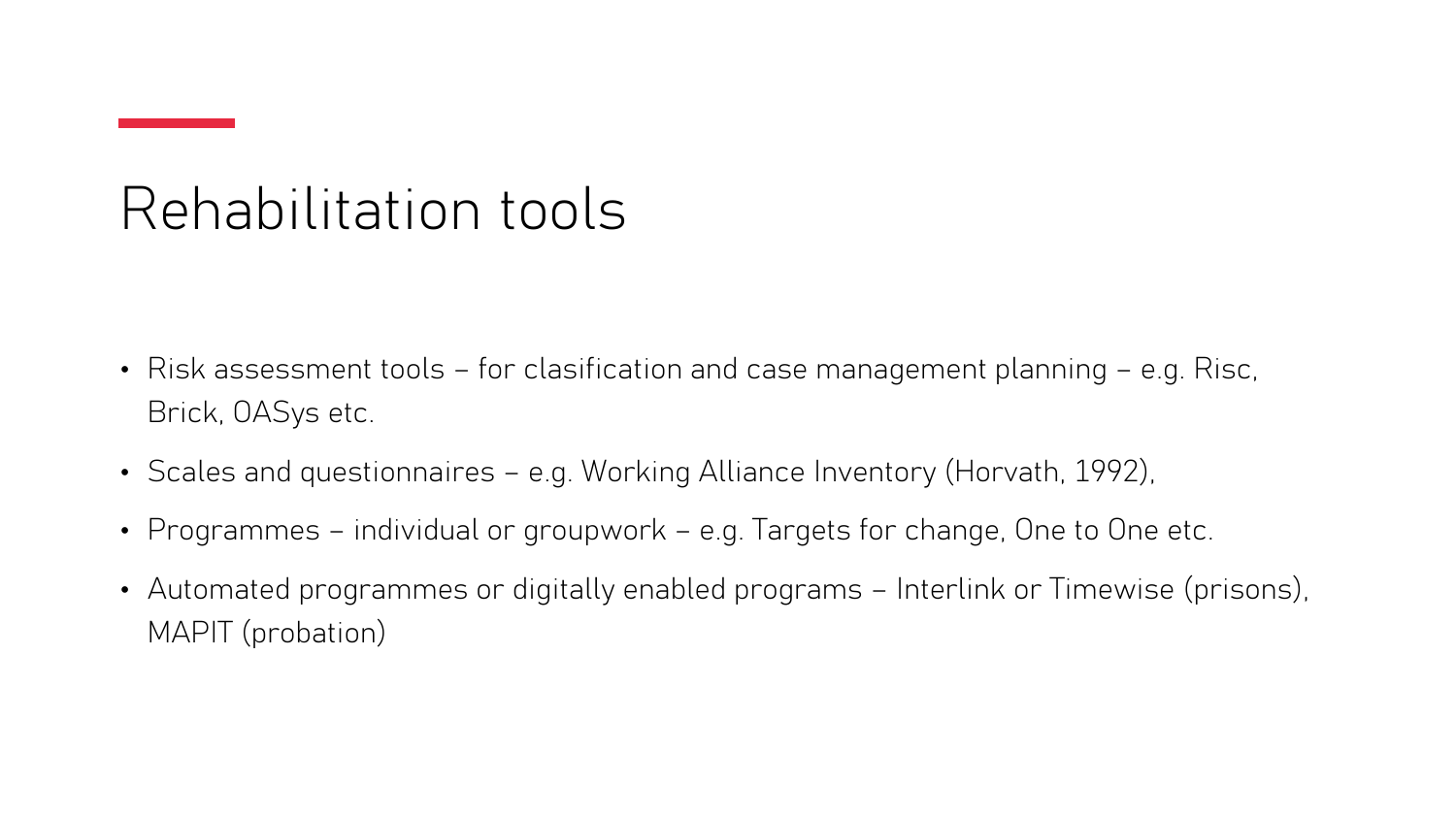

 $MAPII$ (for more, see Walters et al, 2013)

- Motivational Assessment Program to Initiate Treatment
- Web-based intervention to increase motivation for substance abuse treatment among clients
- Based on extended paralle process model, motivational interviewing and social cognitive theory
- Two sessions:
	- Targets motivation to complete probation and take up the drug treatment (at the begining)
	- Focuses on goal setting, coping strategies and social support (after 30 days from begining)
- Example: is asking the client what are the most important reasons to complete probation. Based on that it sends emails and sms to encourage the client stay on track. It uses also text-to-speech to send voice messages.
- Provides almost personalized feedback and motivational messages ('some other people in this situation did this and that ... Please think of what might work for you.')
- Clinical trial clients highly committed and succesfully completed probation
- Randomised control trial with 600 clients in Baltimore and Dallas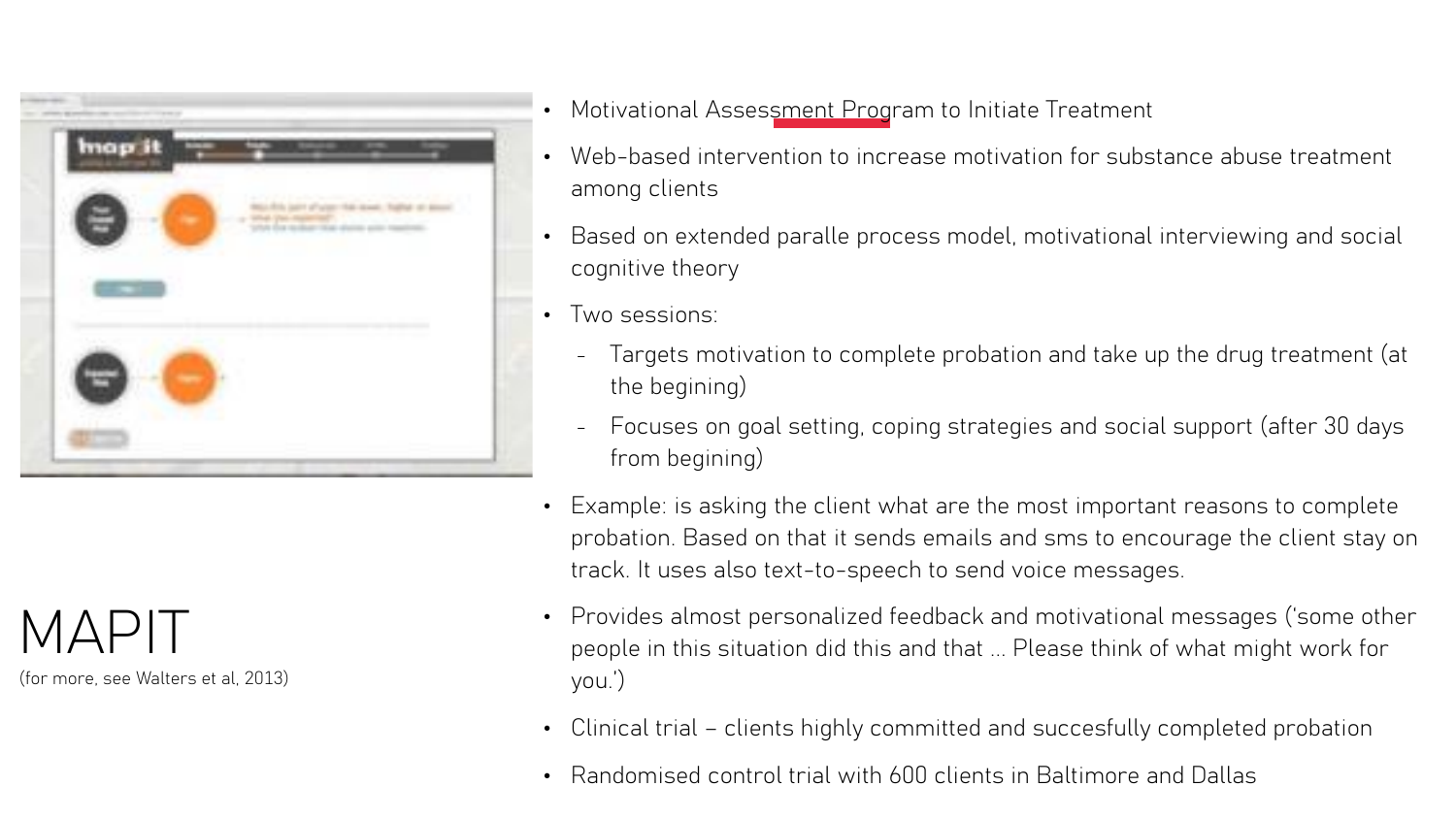#### Rehabilitation tools – observations

- Aim primarily at changing offending behaviour
- Manualized
- Work towards standardization and cross service consistency
- Intensivly evaluated most of them effective in reducing reoffending and supporting desistance at least in controlled environment
- Most of them based on RNR but including increasingly Desistance
- Good Live Model (GLM) on the rise promissing programmes for sex offenders
- More and more comuter assisted or data driven interventions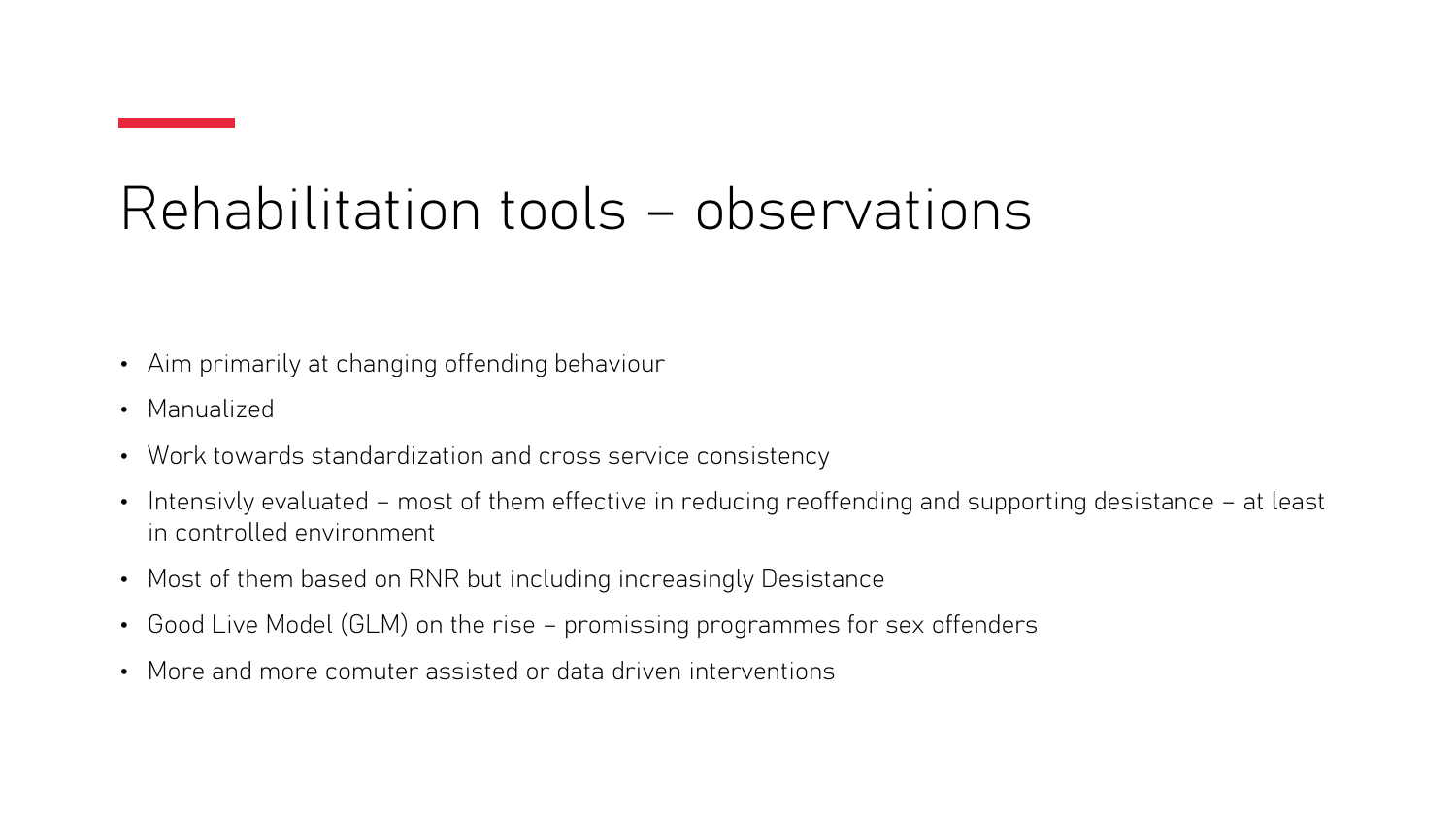#### Monitoring tools

- Telephone eprobation
- Finger print devices e.g. Geogia Probation Service
- Probation kiosks E&W (report kiosks)
- Electronic monitoring
	- Radio frequency
	- GPS
	- 'Dirty technologies' (Nellis, 2018) Conducted Energy Devises
- Breathalizer
- Apps e.g. Changing Lives
- Use of social media (dabatable!)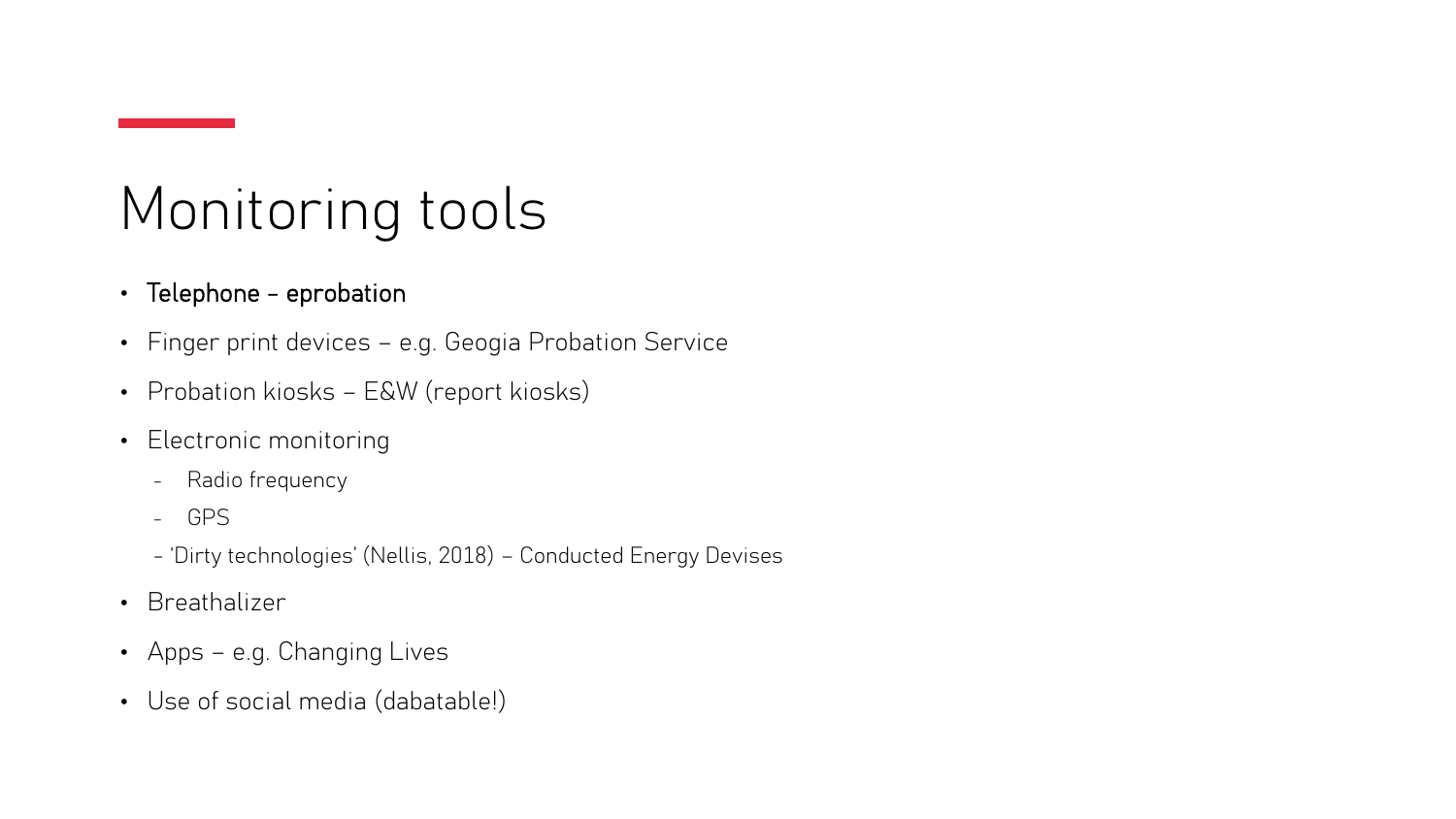#### Monitoring tools – evaluation

- Vasty non-evaluated in terms of effectiveness exception EM largely effective during the monitoring period but not-sustainable change unless accommpanied by transformative interventions (Bonta et al, 2000; Sugg et al, 2001; Renzema, 2012) – other benefits (e.g. increase survival time)
- The use of telephone in remote supervision during the pandemic on staff perceptions (Dominey et al, 2021; Herzog-Evans and Sturgeon, 2022):
	- Use of telephone was successful in less complex and more routine cases
	- Can be an occazional part of the blended supervision where there is already a good WA
	- The need for more training, procedures and smartphones which can offer more possibilities
	- Need for discretion to decide when and with whom
	- Better work-life balance for POs
- These effects are deeply dependant on the orgaizational culture, the institutional arrangements, access to technology and so on.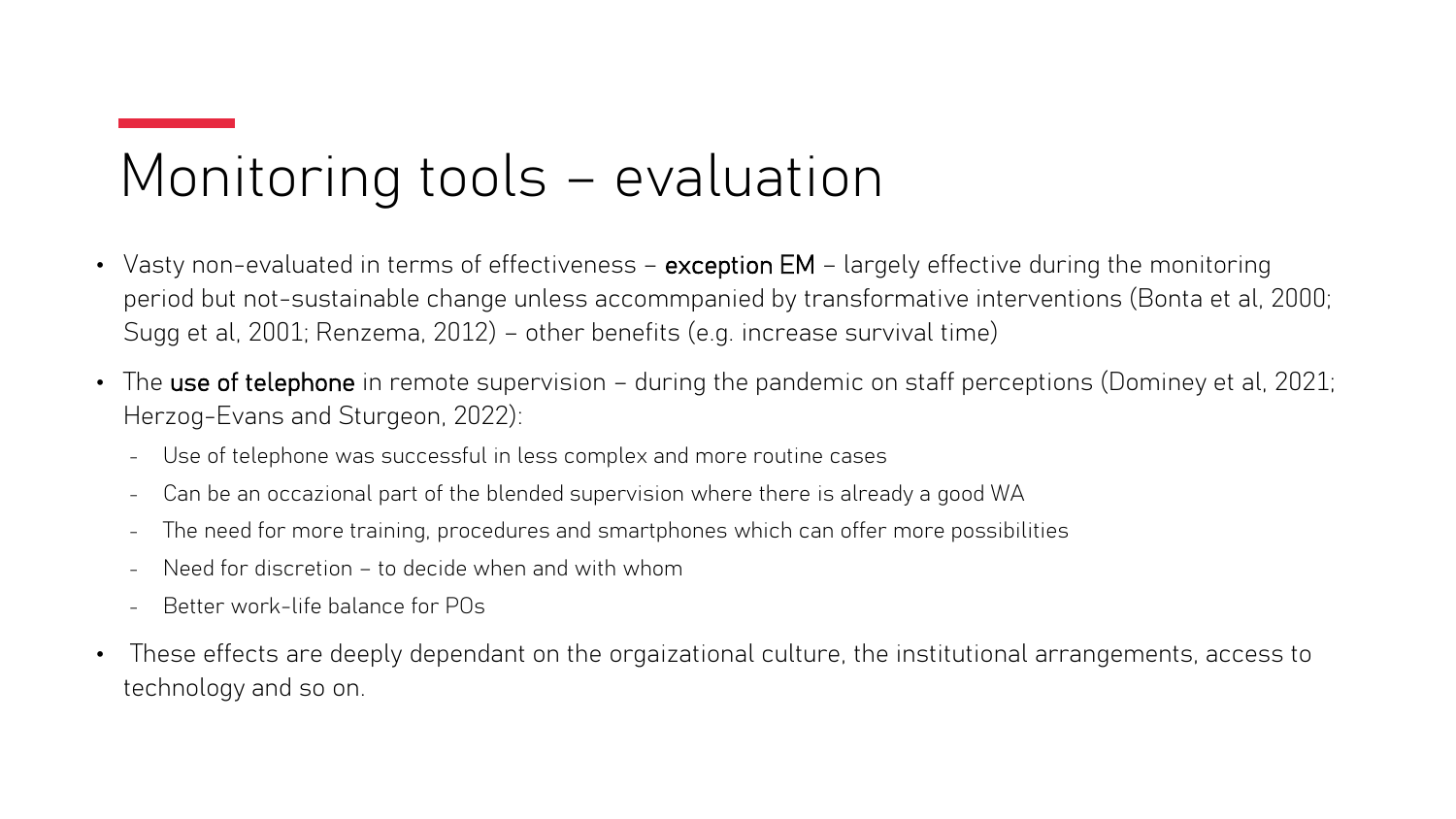#### Use of technology in probation – criticism

- Increases the discrimination gap for those under-educated or with less access to technology vulnerable digital divide
- Hamper the WA
- Legitimacy of probation work harder to maintain (McNeill, 2020)
- Technology has a negative impact on probation staff for not being able to provide a good level of services (Armstrong and Pickering, 2020)
- 'sense of loss' and depersonalized assessment (Philips, 2017)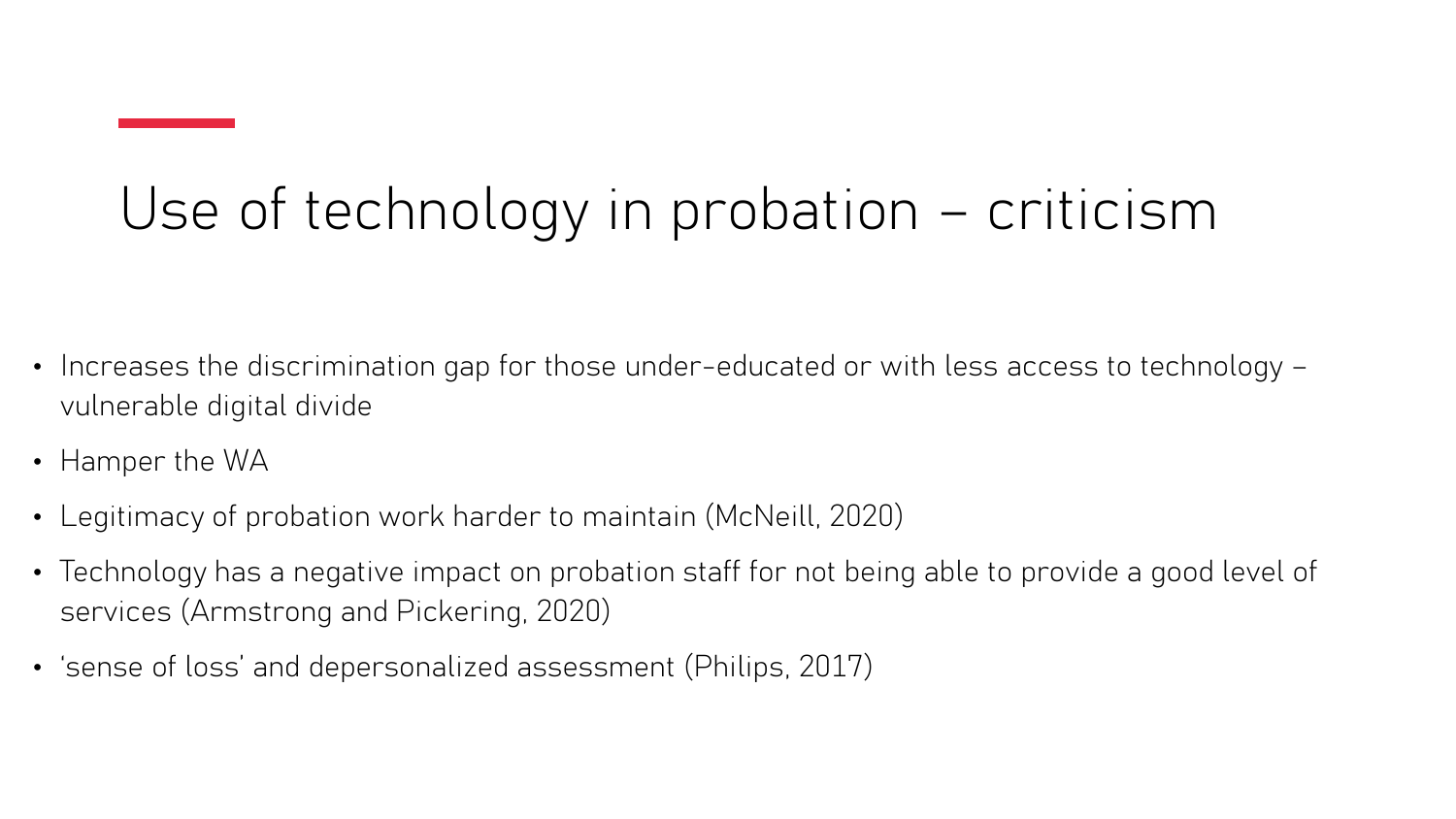#### Use of technology – Research evidence

- Smart apps improved outcomes with mental health or drug use (McGreevy, 2017)
- Telephone and acess to internet on the go improved productivity (Fagan, 2017)
- Computerized motivational interventions outperformed traditional probation regarding treatment initiation (Lerch et al, 2017)
- Game assisted risk assessment more acccurate than traditional risk assessment (Ormachea et al, 2017)
- Video therapy as effective as in-person theraphy (Fernandez et al, 2021)
- Phone-only therapy is effective (Irvine et al, 2020)
- Other advantages:
	- Involve little staff contact increase cost-effectiveness
	- Allow better data collection and follow-up
	- Little loss of fidelity (Hester and Miller, 2006)
	- Computer based assesment more valid than face-to-face interviews especially on delicate issues such as drug use (Joinson et al, 2007)
	- The same efficacy as in-person interventions with alcohol and drug use (Moore et al, 2011; Thorsteinson et al, 2010)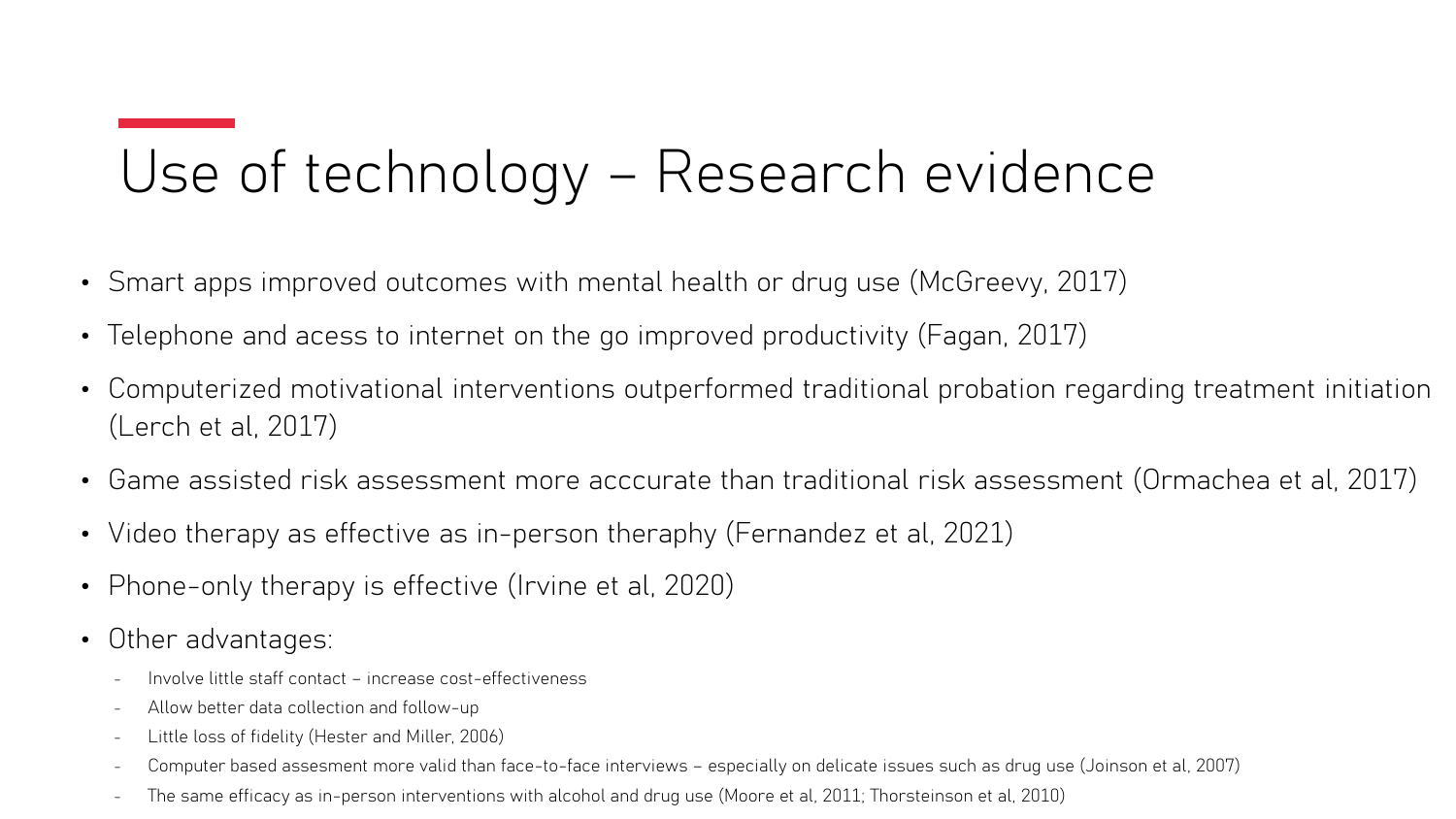#### Technology in probation – some final observations

- Recently introduced in probation eprobation (Herzog-Evans and Sturgeon, 2022)
- Quite a lot of resistance main criticism it hampers the quality of relationship but look into psychoterapy – maybe other skill sets?
- Little research on effectiveness with robust methodologies
- More and more integration monitoring/rehabilitation/data management apps
- Less developed than in the prison sector see smart prisons in Finland VR for rehabilitation, AI for offender management
- US is taking the lead in this direction with automated programmes and apps
- It seesms that a closer private/public/university relathinship can increase innovation and creativity
- Careful development accompanied by careful ethical, normativ and pragmatic considerations ??